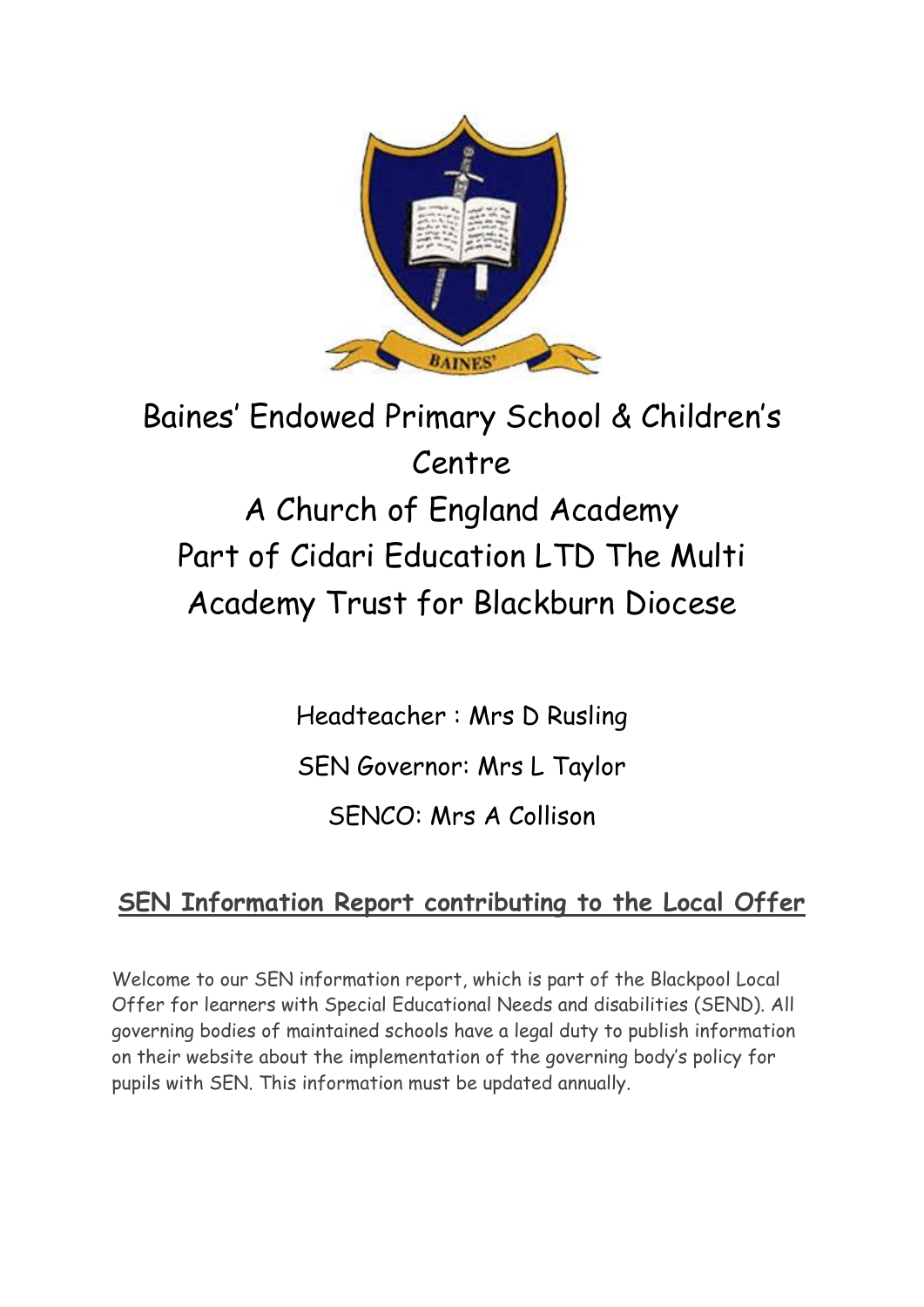This document outlines the following areas in order to help you understand how Baines' Endowed Primary school and Children's Centre: A Church of England Academy caters for children with SEN:

- The kinds of Special Educational Needs that are catered for
- SEN Policies and SENCO details
- Arrangements for consulting parents of children with SEN
- Arrangements for involving children with SEN and involving them in their education
- Arrangements for assessing and reviewing progress of children with SEN and opportunities to work with parents as part of this assessment and review
- Arrangements for supporting children moving between phases of education and preparations for adulthood
- Approaches to teaching children with SEN
- How adaptations are made to the curriculum and learning environment for children with SEN
- Expertise and training of staff within school, including how to secure specialist expertise
- Evaluating the effectiveness of provision for children with SEN
- How children with SEN can engage in available activities with other children who do not have SEN
- Support for improving emotional and social development for children with SEN and how to prevent bullying
- How other bodies are involved, including health and social care bodies, local authority support services and voluntary sector organisations in meeting children's SEN and supporting their families

At Baines' Endowed Primary School and Children's Centre, we are committed to working together with all the members of the school community. This local offer has been produced with pupils, parents, carers, governors and members of staff. We would welcome your feedback and future involvement in the review of our offer, so please do contact us.

If you have specific questions about the Blackpool Local Offer please look at the Frequently Asked Questions by clicking on the link below. Alternatively if you would like to discuss your child and their SEN needs please contact the class teacher or SENCO on 01253 762532.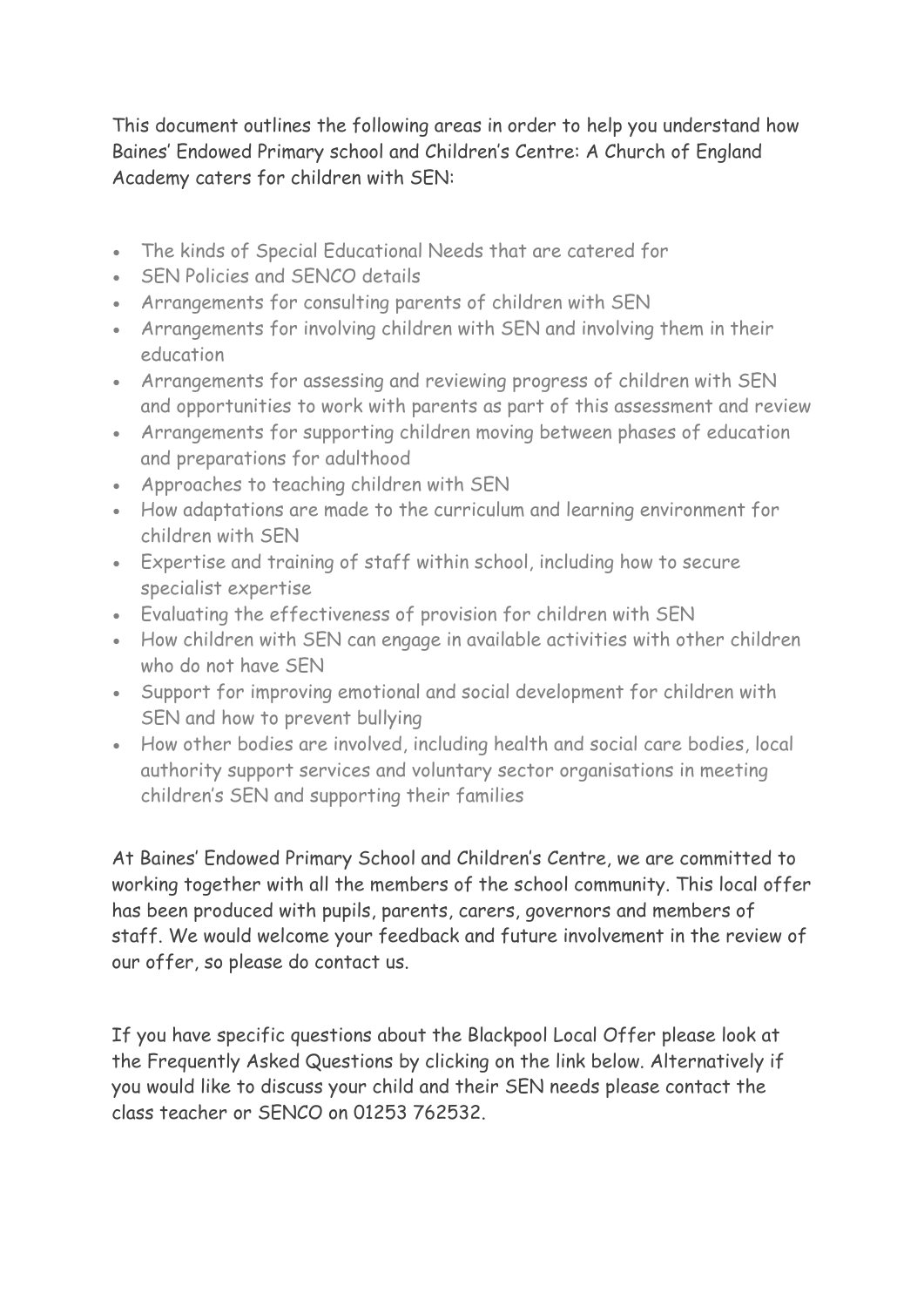At Baines' Endowed, we believe in participation for all. We want all adults and children to participate in learning and we celebrate all members of our community. We want to create an inclusive culture in our school and we aim to be responsive to the diversity of children's backgrounds, needs, experience, skills and knowledge.

We value high quality teaching for all learners and actively monitor teaching and learning in the school. For more information on our approach please see our teaching and learning policy which can be obtained from the school office.

We aim to create a learning environment, which is flexible enough to meet the needs of all members of our school community. We monitor progress of all learners, and staff continuously assess ensuring that progress is being made. Our whole school system for monitoring progress includes regular pupil progress meetings as well as formative and summative assessments.

# **How we identify SEN**

At different times in their school career, a child may have special educational needs. The code of practice defines SEN as:

**"A child or young person has SEN if they have a learning difficulty or disability which calls for special educational provision to be made for them. A child of compulsory school age has a learning difficulty or disability if they:**

- **have significantly greater difficulty in learning than the majority of others at the same age.**
- **Or**
- **have a disability which prevents or hinders them from making use of educational facilities of a kind generally provided for others of the same age in mainstream schools.**

If a learner is identified as having SEN we will provide provision that is additional to, or different from the normal differentiated curriculum, enabling the barrier to learning to be overcome or removed.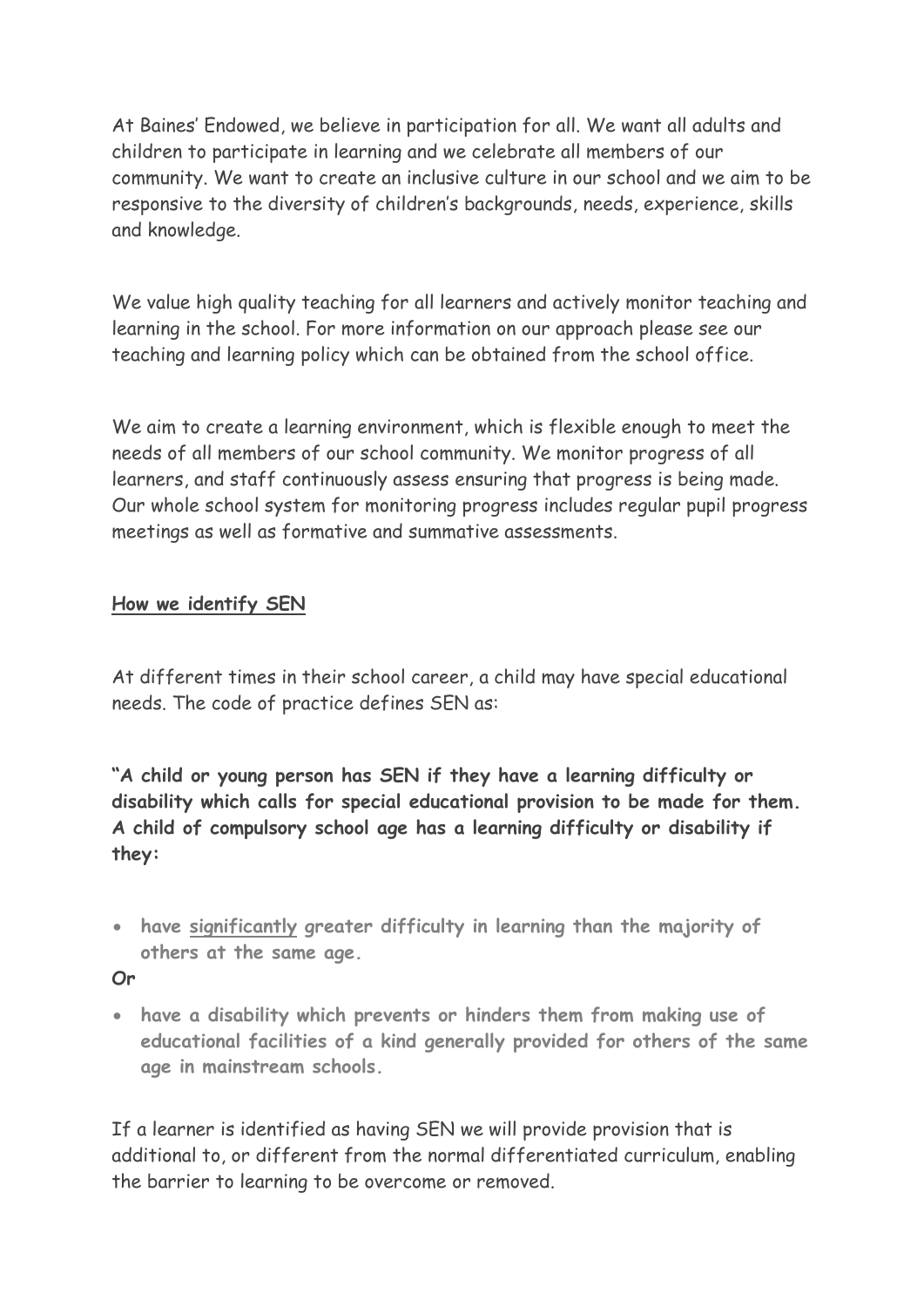Learning and progress can become slower in school for some pupils for lots of reasons. They may have been absent from school, they may have English as an additional language, or they may have troubles and worries from their lives outside of school, amongst many other possible barriers. At Baines' we are committed to ensuring that all learners have access to learning opportunities, and we will intervene if there is a risk of particular children not learning or making progress. This does not mean that all vulnerable learners have SEN. Only those with a learning difficulty that requires special educational provision will be identified as having SEN.

# **SEN record 2018/2019**

Our SEN records show that during 2018/2019, 125 (22%) of children in our school are identified as having SEN across Nursery and school. 7 (5.6%) of those children have an Education, Health and Care Plan.

(The national figure for children with SEN support in school is 11.7%, with 2.9% having an EHCP. Overall the national figure for SEN is 14.6% - January 2018 data)

We currently have 2 children accessing a behaviour Special Educational Resource Facility (SERF).

# **Assessing SEN at Baines'**

Class teachers, support staff, parents/carers and the learners themselves will be the first to notice a difficulty with learning. At Baines' Endowed, we ensure that the assessment of educational needs directly involves the learner, the parents/carers and the staff within school. The Special Educational Needs Coordinator (SENDCO) will support with the identification of barriers to learning. We have a range of assessment tools available within school and can also access different materials/expertise from other cluster schools and external agencies.

For some learners we may want to seek advice from specialist people/teams. On occasions when we seek advice and expertise from other sources such as Educational Psychologists and Speech Therapists we will discuss this with the learner and the parents/carers on an individual basis.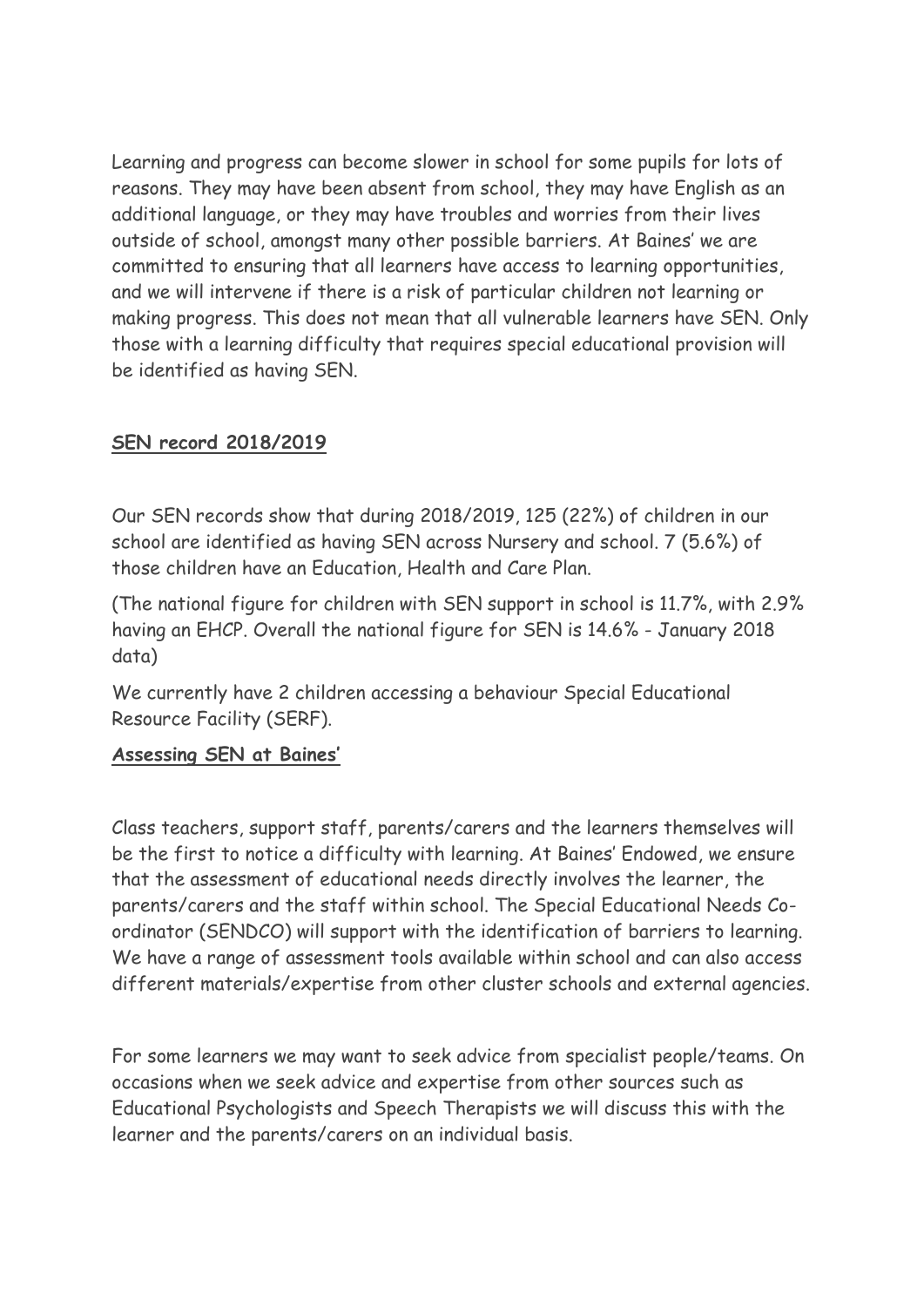At Baines' Endowed we have many skilled Learning Support Assistants who deliver intervention within school hours. Currently these interventions include:

- I can early talk boost and I can talk boost A speech and language programme focusing on listening, attention and confident speaking
- Speech Therapy Speech and language support from Shine Speech and Language Therapist (SALT) Michelle Walker or NHS SALT
- Attention, Balance and Co-ordination (ABC) Supporting the development of fine and gross motor skills
- Sensory group supporting a sensory diet
- Nurture group supporting social and emotional difficulties
- Maths, Reading and Literacy intervention programmes
- Phonics intervention
- Social and emotional support with programmes including Time to Talk, Talkabout, Visual Timetables and Social Stories
- Bereavement support
- Project X reading scheme
- IDL computer programme focusing on spelling and sentence structure

These programmes currently meet the needs of our current cohort, however the school will endeavour to meet the needs of every child that joins us regardless of needs or disability, and has in the past supported children with a range of physical and sensory disabilities.

# **What we do to support learners with SEN at Baines' Endowed**

Every teacher is required to adapt the National Curriculum to ensure access to learning for all children in their class. The "Teacher Standards 2012" detail the expectations of all teachers, and we at Baines' are proud of the professional development of our staff.

Our staff will use various strategies to adapt access to the curriculum, which include:

- Visual timetables
- Writing Frames
- Technology in order to help with recording
- Positive behaviour reward systems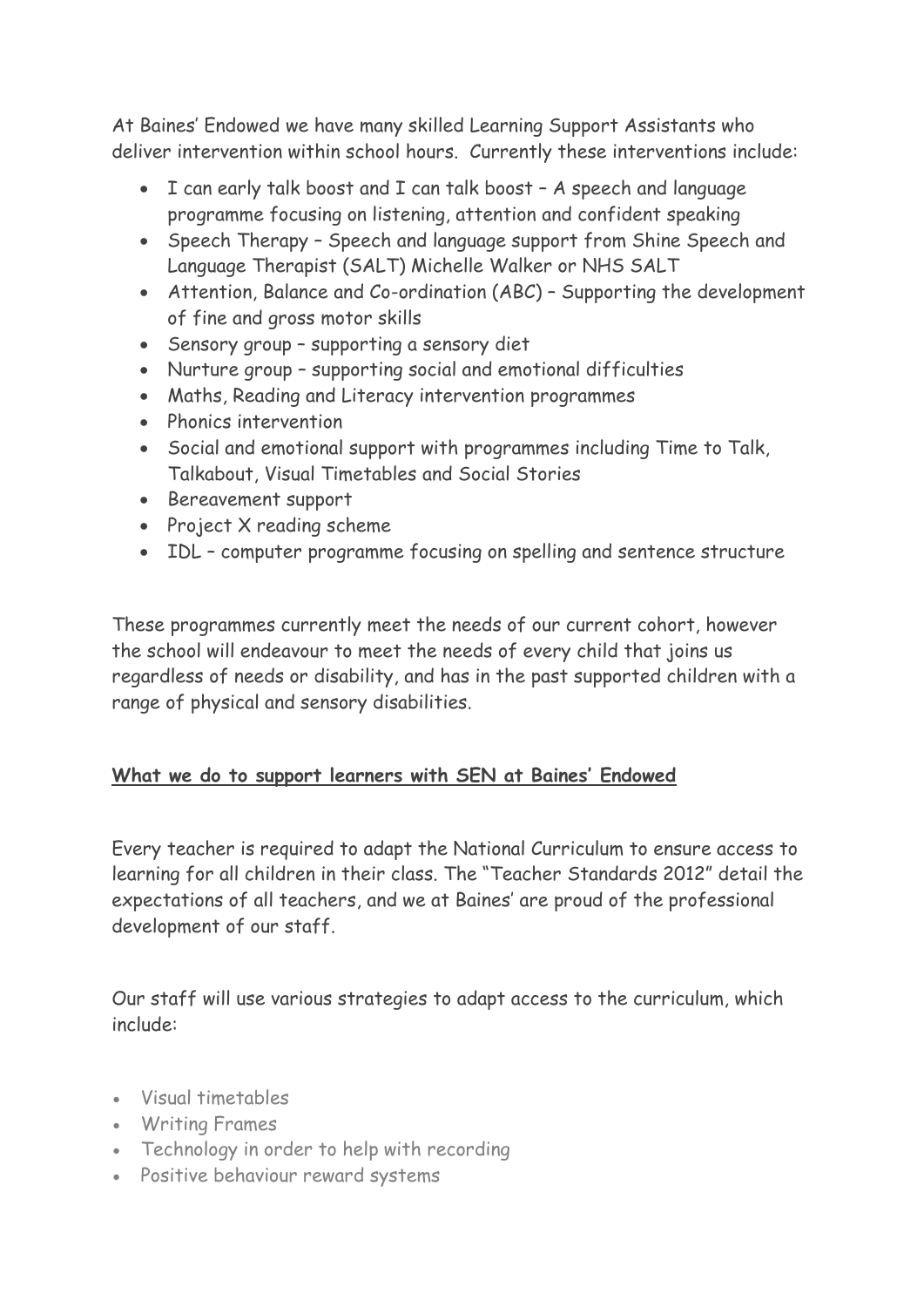- Small Group intervention work
- Additional adult support
- Differentiated planning
- Specialist resources as required and recommended by other professional bodies

Each learner identified as having SEN is entitled to support that is additional to or different from the normal differentiated curriculum. The type of support depends on the individual learning needs and is intended to enable access to learning and overcome barriers to learning. This support is identified on a provision map which describes the interventions and actions that we undertake at Baines' Endowed across the year groups. We modify the provision map regularly as the needs of the learners often change.

At Baines' we share our provision details with other schools at the Educational Psychologist and SENCO Clusters' that we can learn from each other and demonstrate what we can offer learners with SEN. We are also able to promote consistent practice across all the schools in our cluster ensuring equality of opportunity. Our provision map is shared with the Governors who ensure that we monitor the impact of learning of these interventions across the school.

#### **Funding for SEN**

Baines' Endowed receives funding directly into the school from the Local Authority to support the needs of learners with SEN. The amount of funding we received for 2018/19 is £148,462.14.

The school employs a Full time SENCO who works across Nursery and School, a Speech and Language Therapist (Shine) for half a day per week, a learning Mentor for 12 hours per week, 7 Special Support Assistants (SSA) who work 1:1 with children with an EHCP and a full time SSA who delivers targeted intervention.

### **How do we find out if support is effective?**

Monitoring progress is an integral part of teaching and leadership within Baines'. Parents/carers, pupils and staff are involved in reviewing the impact of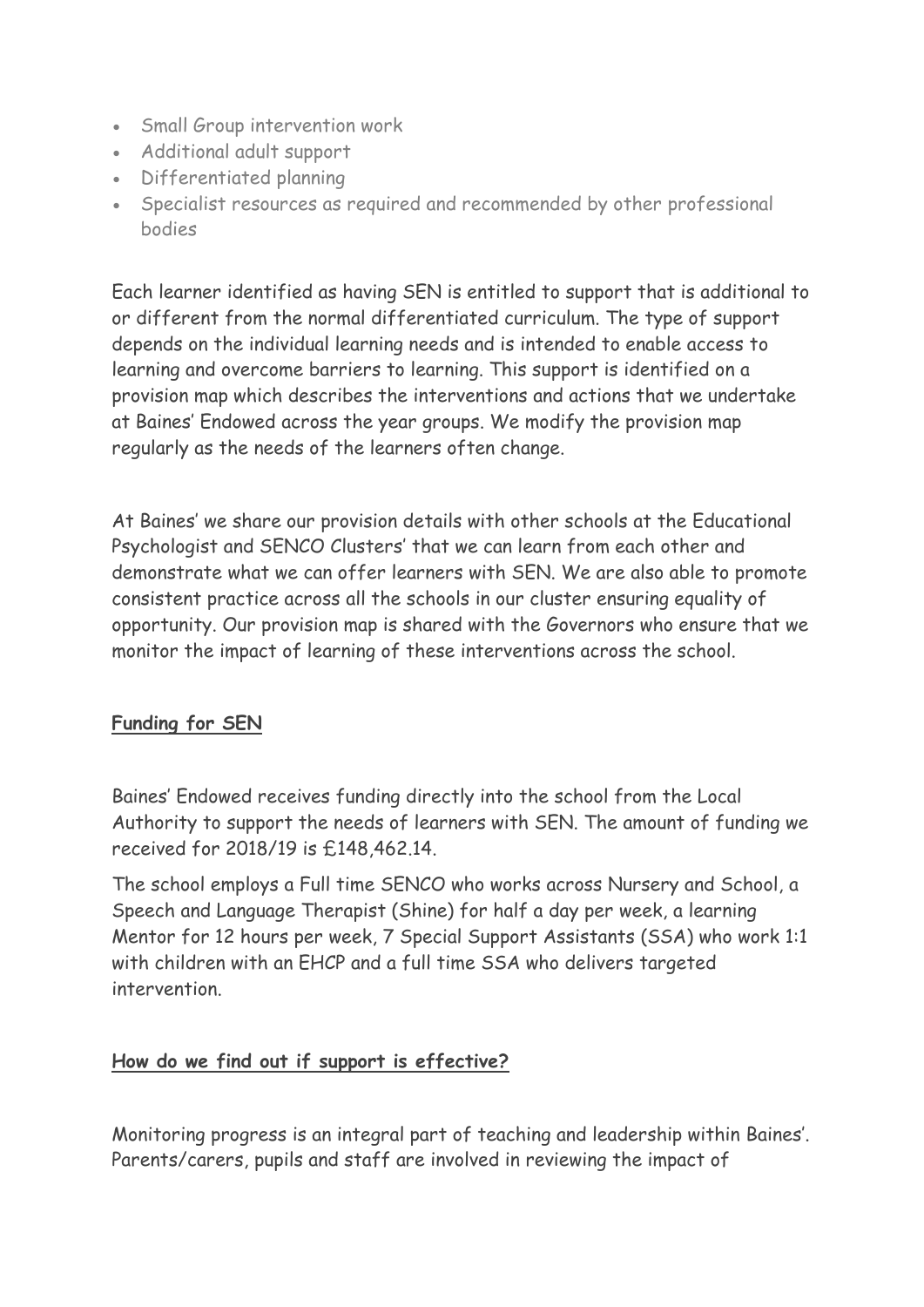interventions for learners with SEN. We follow the 'assess, plan, do, review' model and ensure that parents/carers and children are involved in each step in order to make this effective. Before any additional provision is selected to help a child, the SENCO, teacher, parent/carer and learner agree what they expect to be different following the intervention. A baseline will also be recorded which can be used to compare the impact of provision.

Children, parents/carers and staff will be directly involved in reviewing progress, which takes place at a formal meeting once a term. During this, the progress that has been made so far will be discussed, as well as the next steps and any issues/concerns. If a learner has an EHCP (Education, Health and Care Plan) the same termly review conversations take place, but the EHCP will also be formally reviewed annually during a Person Centred Planning Meeting (PCP meeting).

The SENCO collates the impact of interventions enabling us to ensure that we are only using interventions that work. Progress data of all learners is collated by the whole school and monitored by teachers, senior leaders and governors as part of the Pupil Progress meetings which take place each term.

#### **Other opportunities for Learning**

All learners should have the same opportunity to access extra-curricular activities. At Baines' we offer a range of additional clubs and activities. A list of these can be obtained via the school office or can be found on the school website. We are committed to making reasonable adjustments to ensure participation for all so please contact the school if you wish to discuss specific requirements.

All staff at Baines' are aware of the Equality Act 2010. This legislation places specific duties on schools, settings and providers including the duty to not discriminate, harass or victimise any child or adult linked to a protected characteristic defined in the Equality Act and to make 'reasonable adjustments'.

The Equality Act 2010 definition of disability is: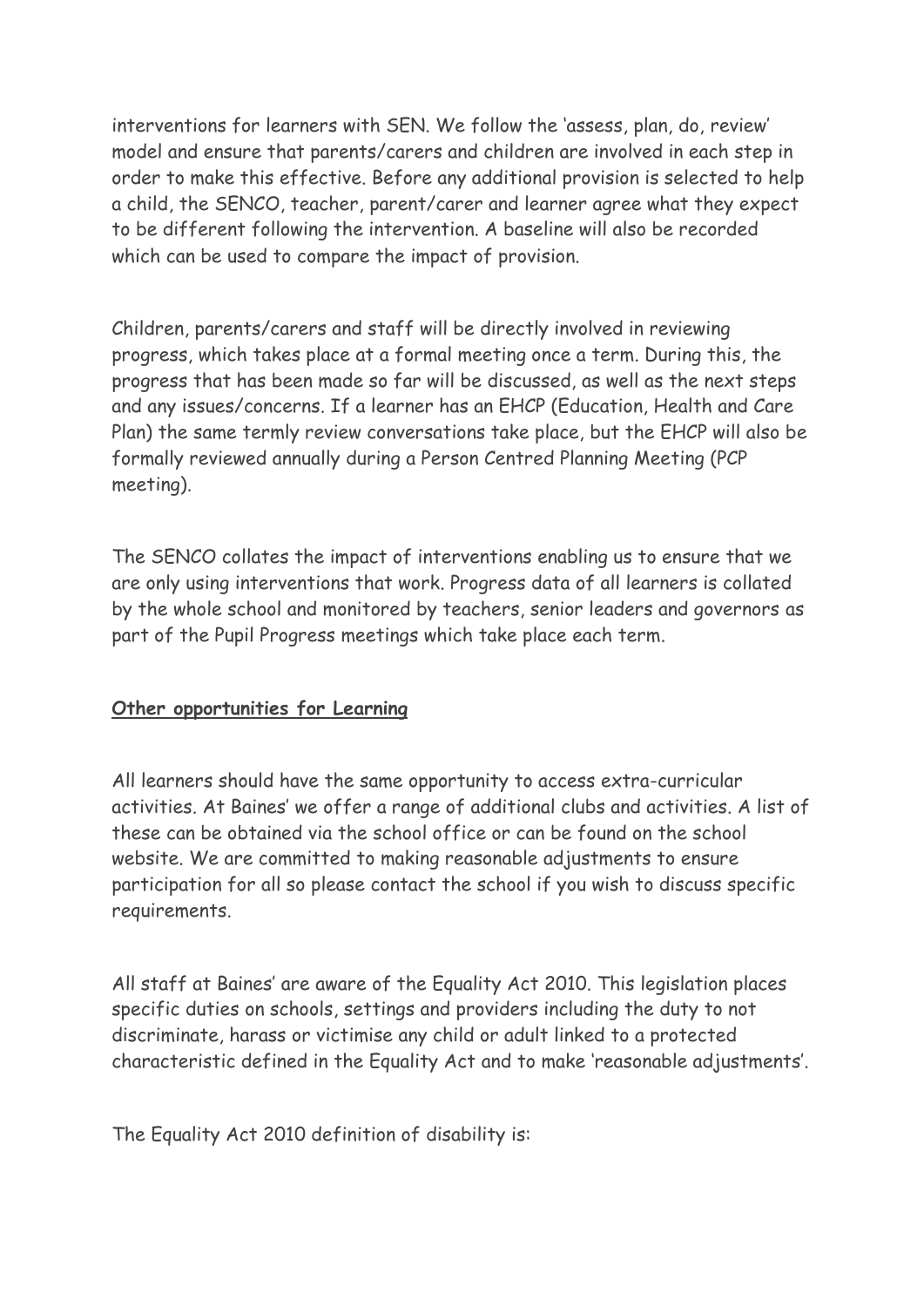'A person has a disability for the purposes of this act if (s)he has a physical or mental impairment which has a substantial and long term adverse effect on his ability to carry out normal day-to-day activities.'

Section 1 (1) Disability discrimination Act 1995

This definition of disability in the Equality Act includes children with long term health conditions such as asthma, diabetes, epilepsy and cancer. Children with such conditions do not necessarily have SEN, but there is a significant overlap between disabled children and those with SEN. Children may therefore be covered by both SEN and the disability legislation.

At Baines' we are aware that "Young people with SEN were more likely than other young people to report all types of bullying at all ages, and were particularly likely to report having been forced to hand over their money or possessions. These results indicate that young people with SEN are a group particularly vulnerable to bullying (possibly because they are perceived as being different from other young people). Unlike the experiences of bullying among other young people, the risk of being bullied does not appear to decline as these young people grow older." (Characteristics of bullying victims in schools, DfE 2010) Due to this we are vigilant in investigating any perceived incidents of bullying and will intervene at the earliest opportunity to ensure that SEN children, amongst others, feel safe and happy in school.

# **Preparing for the next step**

Transition is a part of life for all learners. This can be a transition to a new class in school, having a new teacher, or moving to another school. Staff at Baines' are committed to working in partnership with children, families and other providers to ensure positive transitions occur.

Planning for transitions is part of our provisions for learners with SEN. Moving classes will be discussed at the summer term review meeting and if necessary extra support will be put in place for this transition. Transition to secondary schools will be discussed in the Autumn term of year 6 in order to ensure time for planning and preparation.